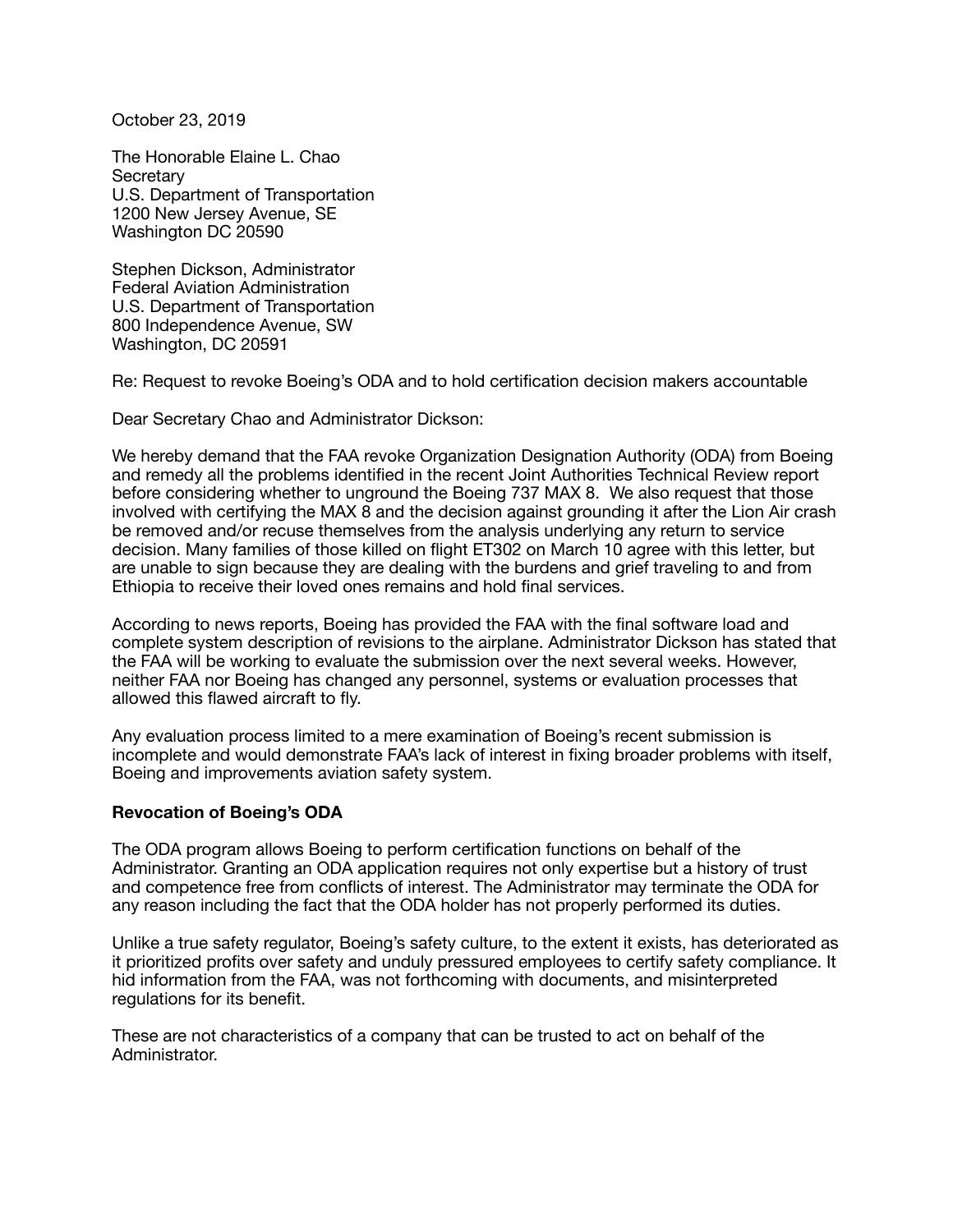The Joint Authorities Technical Review report of October 11 found that Boeing management exerted undue pressure on ODA unit engineers performing certification activities which, as a result, "erodes the level of assurance in this system of delegation." (pg VII). The Wall Street Journal recently reported that internal Boeing surveys revealed that one in three employees felt potential undue pressure from managers regarding safety related approvals. Boeing engineer Curtis Ewbank filed a complaint that asserted ""Boeing management was more concerned with cost and schedule than safety or quality." He further asserted that Boeing CEO Dennis Muilenburg publicly misrepresented the safety of the MAX 8.

Boeing minimized or hid the true power of the MCAS system, convincing FAA to delete mention of it in the Flight Crew Operating Manual and therefore hiding its existence from the Flight Standardization Board (FSB). The company concealed, for an inordinate amount of time, text messages that showed the MCAS system, in simulators, was causing egregious problems.

The JATR report found many problems with certification processes at the Boeing ODA that have not been corrected. Examples are many:

- 1. Failure to update MCAS certification deliverables to reflect changes within the flight control system (pg VI);
- 2. Failure to adequately review, update or validate MCAS design assumptions (pg VI);
- 3. Failure to evaluate possible flight deck effects of MCAS (pg VI);
- 4. Failure to perform and update a crew workload assessment in relation to AOA failures and MCAS functions, instead relying on assumptions from previous programs (pg VI);
- 5. Failure to evaluate MCAS as a complete and integrated function (pg VIII);
- 6. Reliance on unsupportable assumptions, such as a three second pilot response time (pg 14);
- 7. Inconsistently interpreting and applying regulatory guidance material to wrongly minimize the importance of MCAS (pg 17);
- 8. Failing to determine whether the MCAS was a stall identification or a stall protection system (pg 18);
- 9. Minimizing the content of operating procedures that are subject to FAA scrutiny and approval;
- 10. Failure to ensure that flight simulators accurately represented the behavior of the MAX 8 (pg 21);
- 11. Failure to consider MCAS as a novelty so as to highlight it to FAA technical staff as different from the MAS installed on the B737-C2 tanker (pg 23).
- 12. Failure to updated and describe the expansion of the MCAS function for the low Mach portion of the flight envelope and for compliance with stall-related rules (pg 24);
- 13. Failure to require Boeing engineers to sign off on approval forms so that persons responsible for decisions can be identified (pg 29);
- 14. Failure to establish an independent safety group to coordinate systems safety analysis within the MAX development program (pg 33);
- 15. Failure to provide engineers with any documentation that provides a consistent methodology for the system safety assessment process to be followed across systems (pp 34-35);
- 16. Failure to align Boeing's development assurance process with industry best practices for integrated systems (pg 37);
- 17. Improperly using pilots for verification and validation activities rather than engineers (pg 37);
- 18. Improperly relying on original aircraft and system level assumptions to when carrying out certification functions on new and changed aircraft (pg 40).

A competent and trustworthy certification organization would not exhibit this litany of problems.